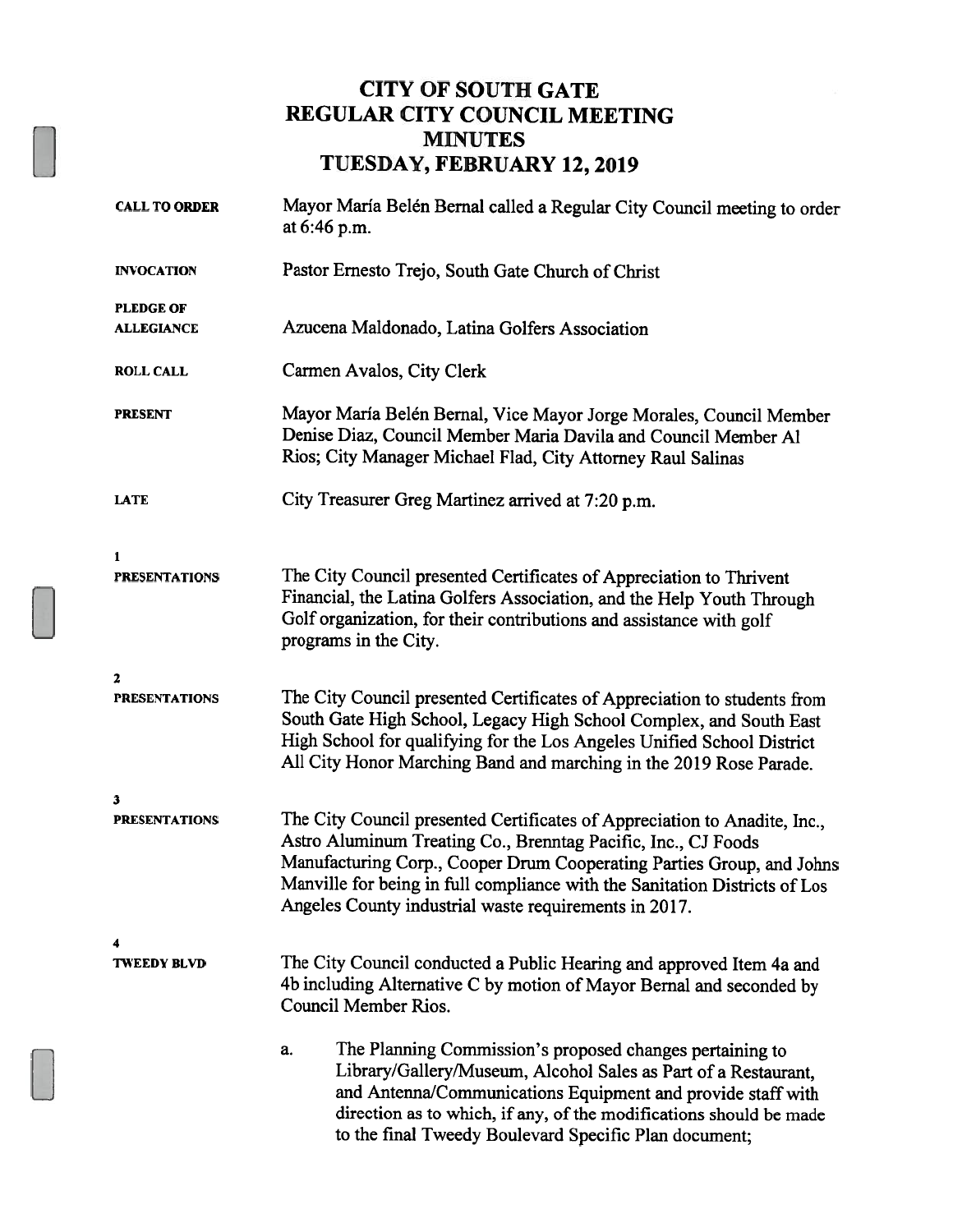4

- TWEEDY BLVD CONT'D b. Waived the reading in full and introduced Ordinance No. 2359 entitled – Ordinance of the City Council of the City of South Gate, California, adding new Section 11.28.030 (Tweedy Boulevard Specific Plan), to Chapter 11.28 (Specific Plans), of Title 11 (Zoning), of the South Gate Municipal Code;
	- c. Adopting <sup>a</sup> Resolution approving General Plan Amendment No. 2019-01 by adding place types "Light Industrial/Flex and Manufacturing Distribution" to the Tweedy Educational District and changing the residential General Plan designation of <sup>a</sup> portion of the General Plan area from Neighborhood-Low to Neighborhood Medium; and
	- d. Adopting <sup>a</sup> Resolution approving the Initial Study and Negative Declaration, dated April 19, 2017, pertaining to the Tweedy Boulevard Specific Plan.

ROLL CALL: Mayor Bernal, yes; Council Member Rios, yes; Vice Mayor Morales, yes; Council Member Davila, Absent; Council Member Diaz, Absent.

Council Member Maria Davila and Council Member Denise Diaz excused themselves from this item due to <sup>a</sup> possible conflict of interest.

Mike Flad, City Manager gave <sup>a</sup> brief introduction of this item.

Joe Perez, Director of Community Development gave a brief report on this item and introduced Philip Burns of the Arroyo Group.

Philip Bums of the Arroyo Group provided <sup>a</sup> presentation on this item.

Mayor Bernal opene<sup>d</sup> the Public Hearing for comments at 7:24 p.m.

Nick Godoy, 8611 San Gabriel Avenue questioned the use of the word "most" in the presentation. If it isn't going to affect the residents of the area why is the word "most" used? He is also concerned with the parking in the area when new developments start to come in.

Greg Martinez, <sup>2603</sup> Ohio Avenue spoke on behalf of Tweedy Mile stating that they took <sup>a</sup> vote and would like to see the lowest density for the area to protect retail parking. He stated that the slide show is flawed because it does not include the new development on Garfield Avenue with no businesses. The slide show depicts the successes of other areas but does not include the failures of our own City.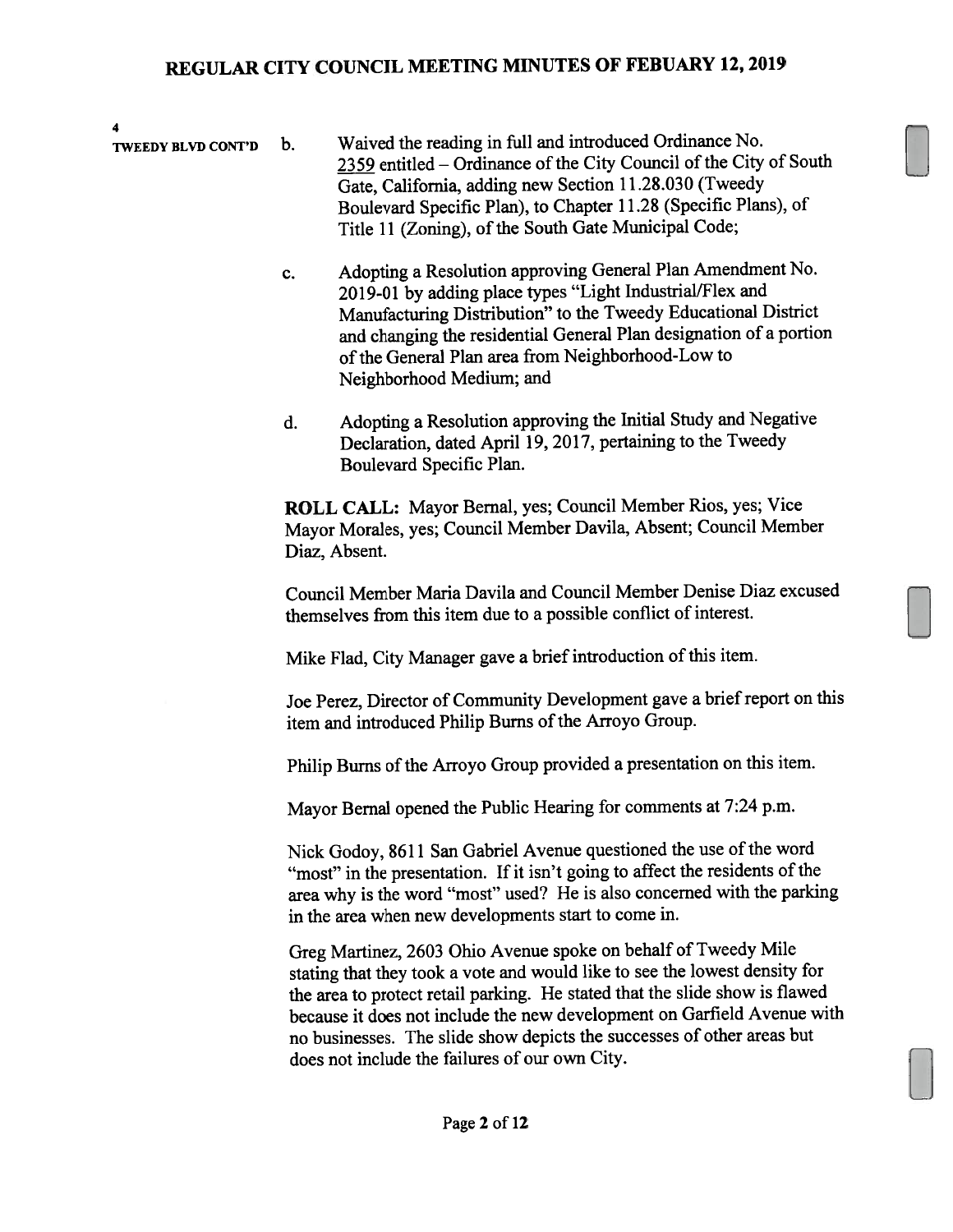TWEEDY BLVD CONT'D Jovanna Laborin,  $3152 \frac{1}{2}$  Sequoia Drive has concerns with parking if new two or three story buildings are developed.

4

Gail Minten, 4582 Tweedy Boulevard is concerned that there are going to be changes to the residential area of Tweedy Boulevard. She has concerns about parking, sewers and streets and feels we need to fix the problems we have before we start beautifying.

Bash Chaudhry, 3433 Tweedy Boulevard (owner of Freddy's Market) is also concerned with the parking on Tweedy Boulevard and suggested that maybe put a 20 minute zone on Tweedy Boulevard. Maybe instead of using the street for a bike path look at using the alleys for bike paths instead. He also believes that adding parking structures behind Tweedy Boulevard would be a bad idea and increase crime in the area.

Mayor Bernal closed the audience portion of the Public Hearing at 8:34 p.m.

Mayor Bernal read the summary of the staff report to the audience. To be clear the City Council is not approving a project at this time, we are not even in talks with anyone. These are smaller private projects, businesses and landlords that town their properties. As we reviewed our process it goes back on the Community Development to review these projects and if density needs to be increased it comes back before Council.

Mayor Bernal asked how this plan compares to the businesses on Garfield Avenue and Firestone Boulevard.

Mr. Perez responded that any restaurant that wants alcohol would still need a conditional use permit. There is no mention of distances from residential.

Vice Mayor Morales said that as he was listening to the presentation or any presentation he tries to put himself in the shoes of the audience and anticipate what it they are seeing and thinking. For me, I heard City Council is proposing to increase the density to the Tweedy Mile to bring in more business and are going to mess everything up since parking is already a problem and the streets are bad. He asked if we could take a step back and ask why we are doing this.

Mr. Perez stated that basically we are looking at the Tweedy area and recognizing that this area is struggling right now. It is struggling from an economic stand point, vacancies along the boulevard, and some less desirable types of businesses that have been there in the past. So the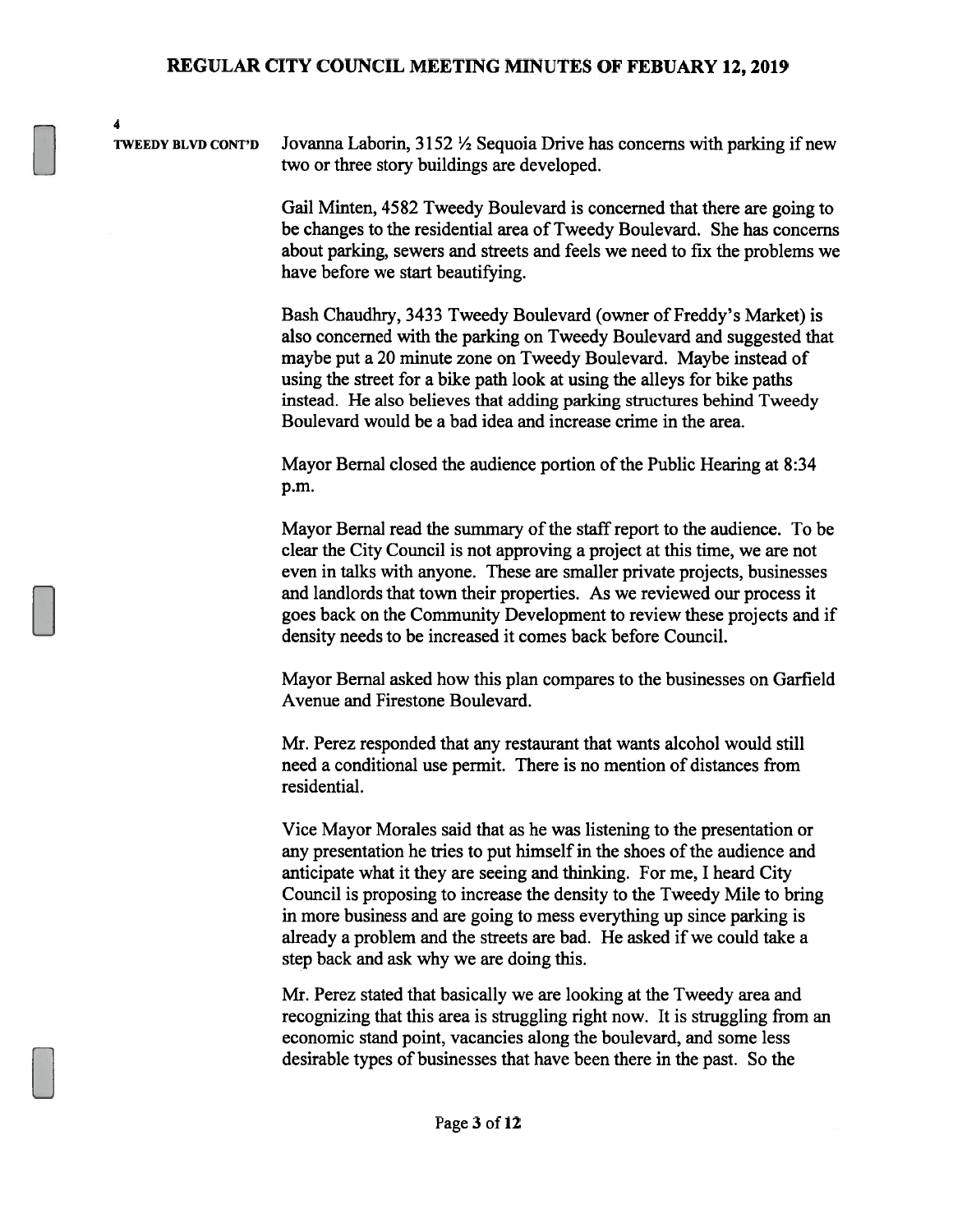4

TWEEDY BLVD CONT'D direction was for staff to come back to the Council and presen<sup>t</sup> <sup>a</sup> plan that would actually infuse life into the properties along there. This would provide greater walkability from <sup>a</sup> pedestrians stand point, an esthetics stand point and the types of businesses that would be attracted to the boulevard would be higher quality. Also providing greater choices among those that shopped in the area. It you look at those areas, beautifying the boulevard, bringing in better shops and really just enhancing the quality of life along there was really the charge. What you have before you, the General Plan, is <sup>a</sup> strategy or <sup>a</sup> vision to accomplish all of this. It is going to require some kind of change from <sup>a</sup> land use perspective to entice development in the area. We no longer have the tools of redevelopment at our disposal from local jurisdictions therefore we have to rely on things like grants which are very limited or we have to incentivize from an economic standpoint the current land owners or potential developers that want to come in and acquire property to build development that will accomplish all of those things that were mentioned. Will there be more traffic? Yes, with any new development there will be an increase in traffic. The parking that is listed in the <sup>p</sup>lan would require any new developments to include onsite parking. The <sup>p</sup>lan also envisions <sup>a</sup> future parking managemen<sup>t</sup> <sup>p</sup>lan to take <sup>a</sup> higher level view at all the parking and this would be in tandem with current city wide parking study that is being done so we are being consistent with policy and how we deal with parking.

> Mr. Flad stated that this is just <sup>a</sup> strategic <sup>p</sup>lanning document and <sup>a</sup> zoning document. The City does not own those properties along Tweedy Boulevard and the City is not going to enter into those properties as developers. The property that is at the corner of Tweedy and California is an example of <sup>a</sup> redevelopment project and now redevelopment has gone away. That is where the City was par<sup>t</sup> of <sup>a</sup> development and those days are over. This is an attempt to <sup>p</sup>lan and make it one cohesive corridor.

Vice Mayor Morales feels that we are not addressing the fact that there are certain requirements that the state makes us do. He believes that what is happening here is par<sup>t</sup> of the State mandate that says that you have to build housing, because why else would anyone up here say we are going to build all these mixed use developments. This is par<sup>t</sup> of <sup>a</sup> greater plan that shows that we are mandated to do certain things. He is very supportive of the bike lanes but many people do not like it. They want more lanes for traffic, but the purpose of the bike lane is to get more people out of their cars. We are trying to build for the future and there is a lot of rail coming to our comnnmities and we are trying to find ways for people to ge<sup>t</sup> that. Vice Mayor Morales works <sup>a</sup> lot with Sacramento and the Governor right now is suing Cities because they are saying they do not want to build density in our City and we are going to cap it. This is our way of saying to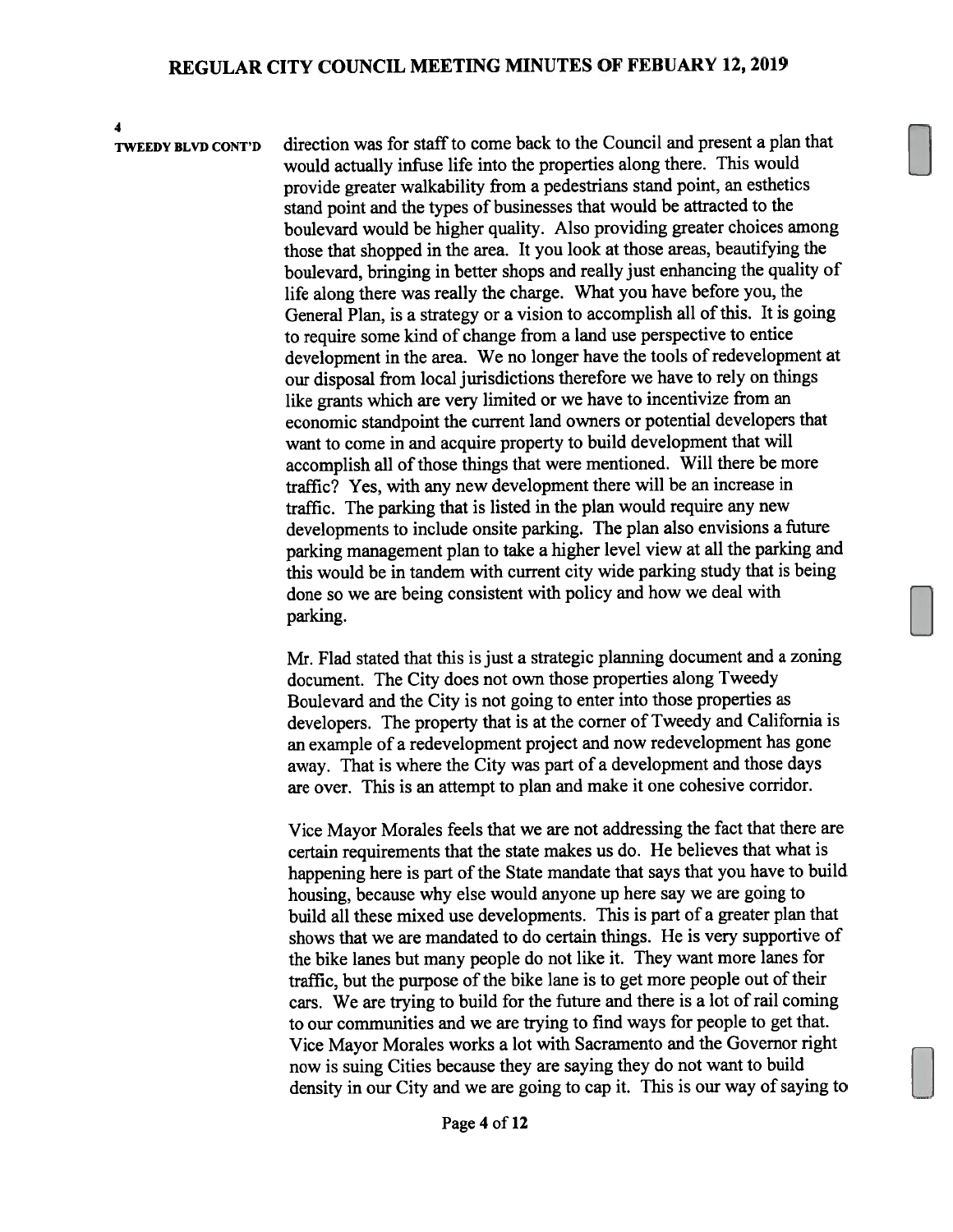TWEEDY BLVD CONT'D the State you can build housing where ever you want just not in our own backyard. He doesn't like this but feels it is something that has to be done.

4.

Mayor Bernal wants to be transparent with the community. The City that Sacramento is suing is Huntington Beach or Newport Beach, where they are doing nothing. However, here in South Gate we are doing a lot. We just approved a project on Tweedy and Atlantic and we approved project on Calden. She wanted the community to know that the state is not just randomly selecting Cities to sue.

Mayor Bernal asked how many units are included with Alternative B and C.

Mr. Burns answered the key point is to distinguish what is the theoretical maximum something that we would actually expect to happen. The midrange (Alternative A) is from 600-900 units, if you then look at Alternative B there would be a slight decrease from the 600-900 units and Alternative C would downsize again which would decrease significantly.

Mayor Bernal asked about the City owned parking lots on Tweedy Boulevard and the process for selling this.

Mr. Perez said that this is not a part of plan as we feel that these are a valuable asset to the City. There is discussion on better utilizing these lots, but any sale of City property would come to the City Council first.

Mayor Bernal asked what are we prepared to do for new tenant recruitments.

Mr. Perez answered what is envisioned for Tweedy in regards to new tenants is when you have more opportunity for housing along the boulevard you have more opportunity for potential customers with expendable income that can support existing businesses and future businesses.

Council Member Rios noted that Tweedy has been struggling adding that the plan will provide an opportunity to go forward with new ideas and projects.

Mayor Bernal discussed Alternative C and the impact on Tweedy Boulevard.

Council Member Rios stated that he understands that the Planning Commission has reviewed this and asked what their recommendation was.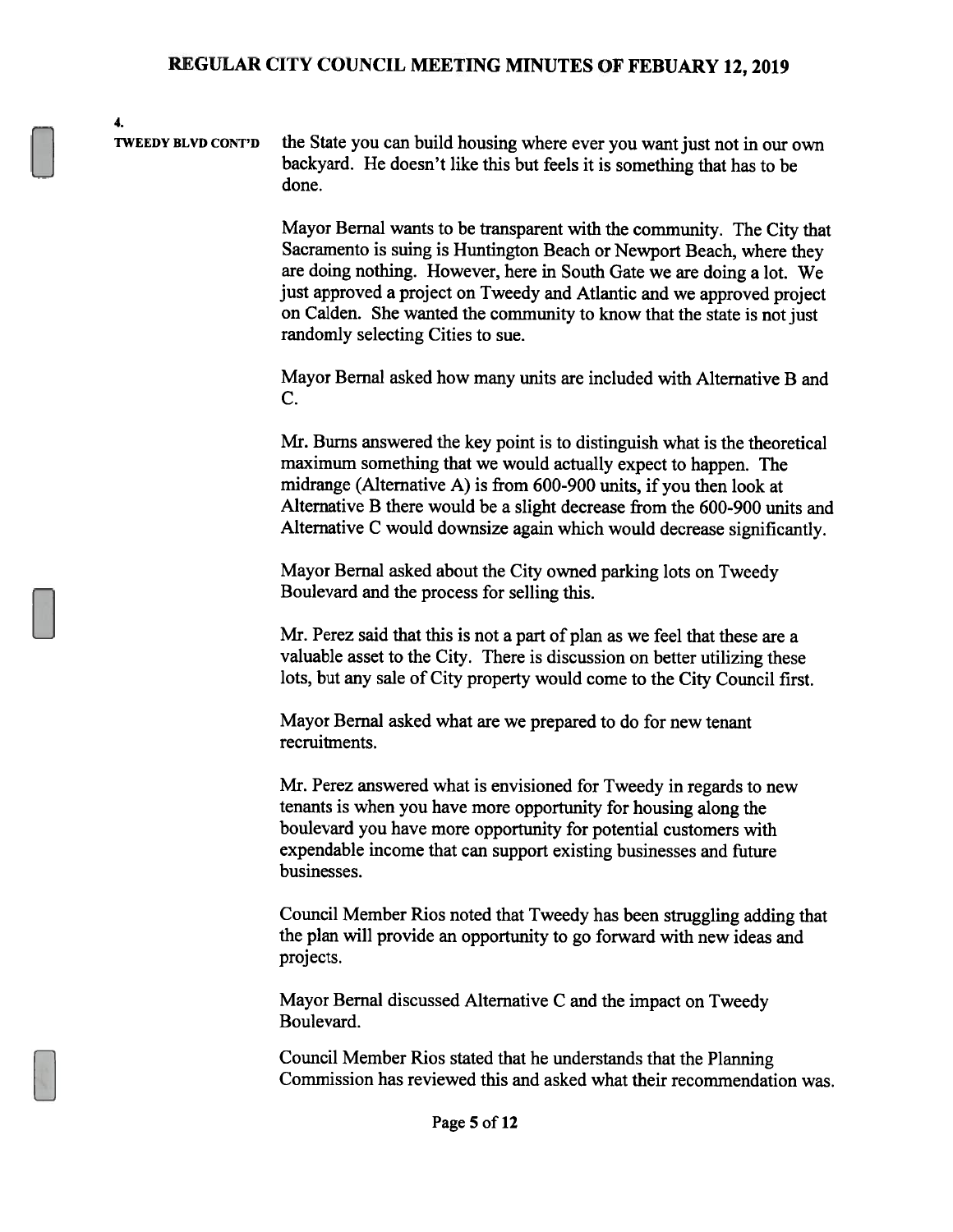4 TWEEDY BLVD CONT'D Mr. Perez answered that the recommendation is adoption of the zoning that was approved in the plan presented tonight. The staff is comfortable with the densities that were approve<sup>d</sup> in the <sup>p</sup>lan. The three alternatives that are brought forward tonight are <sup>a</sup> result of comments from the City Council and did not go before the Planning Commission.

> Vice Mayor Morales stated that he understands the appea<sup>l</sup> of Alternative <sup>C</sup> hut is concerned that this is just going along with what is said in Sacramento that at the moment if we ge<sup>t</sup> <sup>a</sup> little community pressure we will not build.

> Mr. Flad stated that staff starts here with the consultants and what would encourage development and revitalization. We have public meetings and the <sup>p</sup>lan gets scaled back. Then it goes to the Planning Board and again is scaled back. Then it goes to Council and their goa<sup>l</sup> is to revitalize but not at the expense of the community. I want to make it clear to everyone that it keeps getting whittled away and now we are at the point where Council Member Morales worries that are we really doing our jobs and are we in goo<sup>d</sup> faith in complying with state law, which states are we in goo<sup>d</sup> faith increasing density. From staffs perspective we are comfortable with all three of these recommendations including C is because we know there are other specific <sup>p</sup>lans that are coming and we know there are other areas where having worked with City Council and have had other public meetings that will increase density higher than these might be in this area.

Vice Mayor Morales asked if we have met our RHNA numbers.

Mr. Perez stated the no, we have not met our RHNA numbers. Our RHNA numbers are over 1,200 units and they are broken out into various categories of income limits though the City is still moving towards that 1,200 units.

Mr. Flad added that in regards to RENA the number is generated and we are told to increase capacity. So by zoning we need to create that increase. What's trending right now in Sacramento is that cities have zoned the increase but when the projects come forward the Council is saying no and now Sacramento is saying it's not ok to just zone it, we need to see results.

Council Member Rios seconded Mayor Bernal's motion to approve Items 4a and 4b including Alternative C.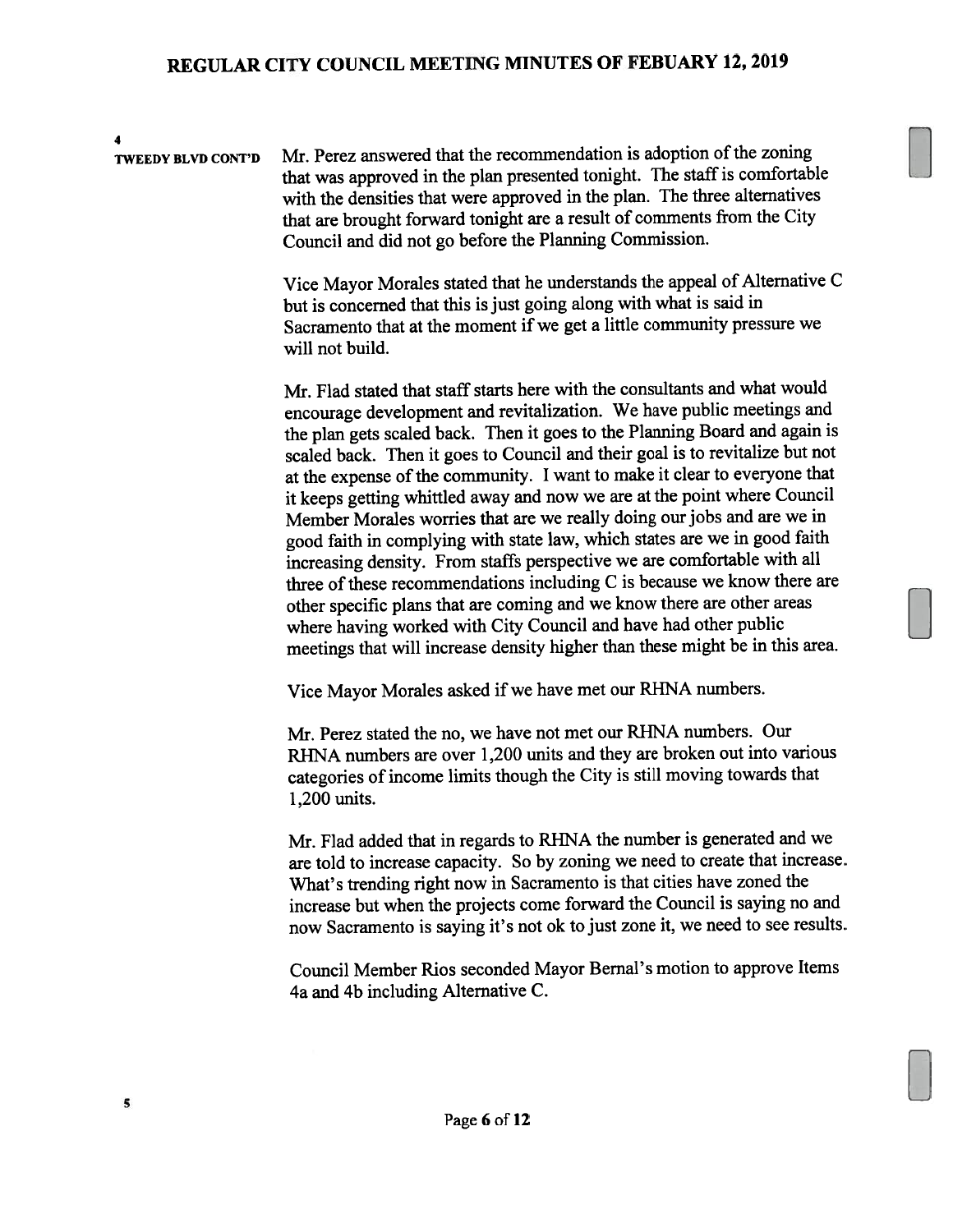| <b>POLICE ADMIN</b>                  | The City Council conducted a Public Hearing and unanimously approved<br>A and B by motion of Mayor Bernal and seconded by Council Member<br>Davila.                                                                                                                                                                                                                                                                                                                                                                                                                                                                                                                                           |  |  |  |
|--------------------------------------|-----------------------------------------------------------------------------------------------------------------------------------------------------------------------------------------------------------------------------------------------------------------------------------------------------------------------------------------------------------------------------------------------------------------------------------------------------------------------------------------------------------------------------------------------------------------------------------------------------------------------------------------------------------------------------------------------|--|--|--|
|                                      | a.<br>Accepting the Fiscal Year 2018/19 Bulletproof Vest Partnership<br>Grant Funds, in the amount of \$3,964.50, from the U.S.<br>Department of Justice, Office of Justice Programs, for the purchase<br>of bulletproof vests for sworn personnel; and                                                                                                                                                                                                                                                                                                                                                                                                                                       |  |  |  |
|                                      | b.<br>Increasing the Fiscal Year 2018/19 General Fund revenue<br>projection in account number 100-4699 (General Fund - Other<br>Intergovernmental Grants) by \$3,964.50, from \$0.00 to \$3,964.50.                                                                                                                                                                                                                                                                                                                                                                                                                                                                                           |  |  |  |
|                                      | Randy Davis, Chief of Police gave a brief presentation on this item.                                                                                                                                                                                                                                                                                                                                                                                                                                                                                                                                                                                                                          |  |  |  |
|                                      | Mayor Bernal opened the Public Hearing seeing no one come forward she<br>closed the Public Hearing.                                                                                                                                                                                                                                                                                                                                                                                                                                                                                                                                                                                           |  |  |  |
|                                      | Vice Mayor Morales asked what happens to the expired vests.                                                                                                                                                                                                                                                                                                                                                                                                                                                                                                                                                                                                                                   |  |  |  |
|                                      | Chief Davis answered that we have kept some of the vests but we have<br>provided some to our sister city in Mexico. They do not have the same<br>standards that we have to follow. After five years the vests still work, but<br>we have to follow the guidelines on these per the State of California<br>mandates. The police departments in Mexico do not have to follow these<br>same standards and these vests will not work any less. We also repurpose<br>these for other areas of the country. For example several years ago when<br>Katrina hit we sent a number of pieces of equipment including uniforms,<br>police cars and vests back to cities that had undergone tragic events. |  |  |  |
| <b>COMMENTS FROM</b><br>THE AUDIENCE | Nick Godoy, 8611 San Gabriel Avenue spoke on parking issues near San<br>Gabriel Elementary School.                                                                                                                                                                                                                                                                                                                                                                                                                                                                                                                                                                                            |  |  |  |
|                                      | Mr. Campos, 8467 San Vincente Avenue spoke on neighbors that are<br>running a business from his residence.                                                                                                                                                                                                                                                                                                                                                                                                                                                                                                                                                                                    |  |  |  |
|                                      | Juliano Jarquin, 10606 McNerney Avenue spoke on lymphedema a<br>disease that his partner suffers from asked the City Council to consider<br>recognizing World Lymphedema Day on March 6th.                                                                                                                                                                                                                                                                                                                                                                                                                                                                                                    |  |  |  |
|                                      | Virginia Johnson, 5751 McKinley Avenue stated that her son suffers from<br>Lymphedema. She also spoke on a recent article in the Los Angeles<br>Times regarding increases in businesses and housing laws.                                                                                                                                                                                                                                                                                                                                                                                                                                                                                     |  |  |  |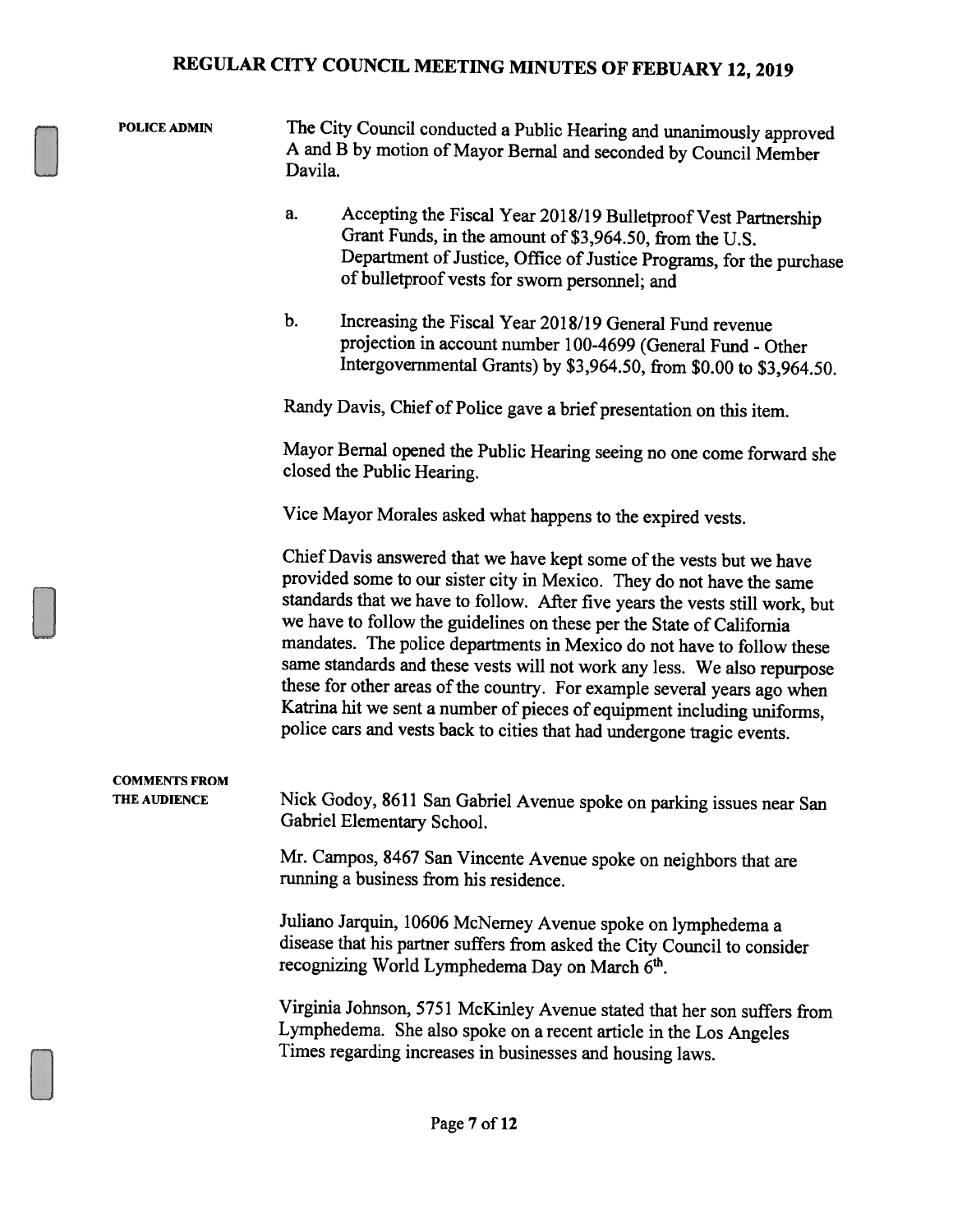| <b>COMMENTS FROM</b><br>THE AUDIENCE CONT'D               | Gail Minten, 5582 Tweedy Boulevard asked if there were plans to put<br>islands on Tweedy Boulevard.                                                                                                                                                                                                                                                                                                                                                                                             |
|-----------------------------------------------------------|-------------------------------------------------------------------------------------------------------------------------------------------------------------------------------------------------------------------------------------------------------------------------------------------------------------------------------------------------------------------------------------------------------------------------------------------------------------------------------------------------|
|                                                           | Julie Hernandez Chan, 12000 Garfield Avenue introduced herself as the<br>new library manager for the Hollydale Library.                                                                                                                                                                                                                                                                                                                                                                         |
| <b>REPORTS AND COMMENTS</b><br><b>FROM CITY OFFICIALS</b> | Art Cervantes, Assistant City Manager/Public Works Director stated that<br>the City has received a 4.6 million dollar grant to improve Tweedy<br>Boulevard. We are looking to enhance a more pedestrian friendly<br>environment. At this time, we are not proposing to put median islands on<br>Tweedy Boulevard.                                                                                                                                                                               |
|                                                           | Joe Perez, Director of Community Development stated that last week the<br>Board of Supervisors approved the agreement for the City's contribution<br>to the significant improvements that are going to take place at the<br>Hollydale Library.                                                                                                                                                                                                                                                  |
|                                                           | Paul Adams, Director of Parks and Recreation announced that the spring<br>Vista is out.                                                                                                                                                                                                                                                                                                                                                                                                         |
|                                                           | Carmen Avalos, City Clerk spoke on the Cerritos Complete program<br>providing 2 years of tuition for students.                                                                                                                                                                                                                                                                                                                                                                                  |
|                                                           | Council Member Diaz reported she attended WELL (Water Education for<br>Latino Leaders) with Mayor Bernal.                                                                                                                                                                                                                                                                                                                                                                                       |
|                                                           | Council Member Rios reported he attended the Santa Ana Branch meeting<br>with Director Perez. On February 28 <sup>th</sup> he invited everyone to the Regional<br>Census Roundtable discussion from 8:00 a.m. to 12:00 noon at South Gate<br>Park. There will be a meeting with Metro at South Lake Park that will be<br>discussing improving transportation and bus routes. He thanked Jackie<br>Acosta, Administrative Services Director for her work on the Budget<br>Subcommittee Meetings. |
|                                                           | Council Member Davila attended the Council of Governments meeting<br>and the numbers for the homeless count will be released in May. She also<br>had a presentation on a half cent tax for four counties in California that<br>would be on the next election. She also discussed a grant through<br>METRO for cities to enhance bike traffic.                                                                                                                                                   |
|                                                           | Council Member Davila stated that when issues happen in the community<br>we do support different organizations. She supports Los Angeles Unified<br>School Districts. She has heard many concerns over Valiente Charter<br>School having classrooms at South East High School. The school district                                                                                                                                                                                              |

approve<sup>d</sup> this action and as councilmembers we can send letters but the Page 8 of 12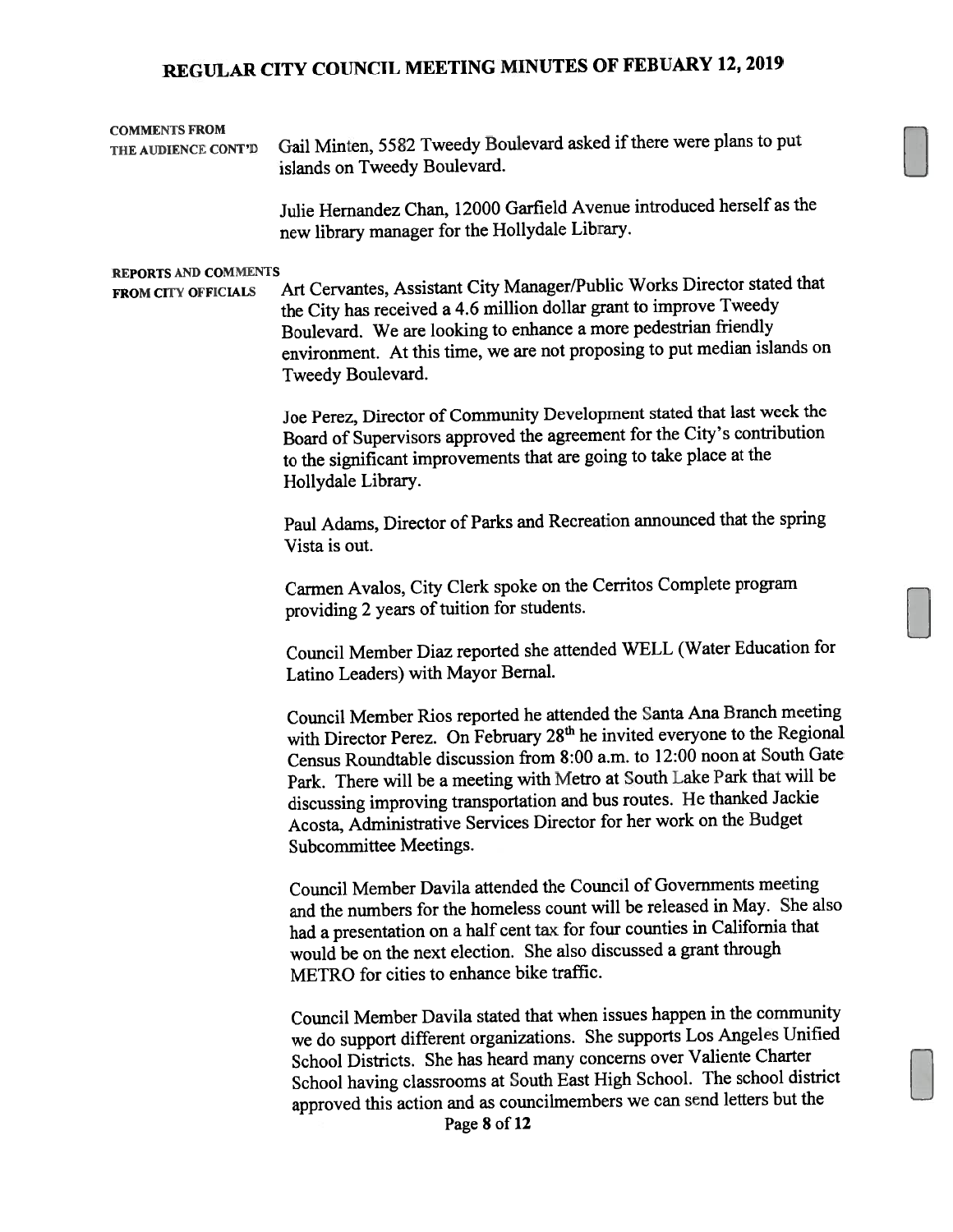#### REPORTS AND COMMENTS FROM CITY OFFICIALS

CONT'D district makes the final decisions. We often talk about the accomplishments of the City and yet we cannot make every resident happy. As <sup>a</sup> council we direct staff and staff does their jobs. We have over 24 schools and most of those schools come out at the same time. We help the schools alleviate parking problems, especially after school. This also needs to be addressed with the parents, but we can only do our part.

> Vice Mayor Morales attended <sup>a</sup> policy maker round table related to the MTA and public transportation. He also presented on <sup>a</sup> Webinar last week for the members of the League of California Cities about how to be an energy hero in your community. Last Tuesday he attended the Board of Supervisors meeting wherein he took up an item to stop significant increase in animal care and control costs. He commended Raul Salinas, City Attorney and his family for being great representatives of the City. Vice Mayor Morales requested that the next meeting be adjoined in memory of his friend Sonia Lopez's brother.

Mayor Bernal attended the LA County Sanitation District Meeting where they approved <sup>a</sup> large contract to have the construction of <sup>a</sup> seven mile tunnel that will be critical infrastructure for the district. It will eventually replace two existing tunnels are no longer meeting earthquake standards. She also attended the homeless count meeting and also attended the 3<sup>rd</sup> annual Homeless Initiative Conference held by Los Angeles County. Overall they are reporting <sup>a</sup> 4% decrease in homelessness versus three years ago when this conference officially started. However there remains 53,000 individuals that are homeless in Los Angeles County. She attended the employee recognition dinner and then drove to Santa Barbara for the Independent Cities Association Winter Seminar. There main focus was on Public Safety.

CONSENT CALENDAR Agenda Items 9, 11, and <sup>12</sup> were unanimously approved by motion of Mayor Bernal and seconded by Council Member Davila. Items 6 and 7 were removed by staff to be discussed at a future meeting. Items 8 and 10 were pulled for discussion.

6

MOU The City Council considered:

- a. Approving the Side Letter of Agreement with the South Gate Municipal Employees Association regarding probationary periods for civilian employees in the Police Department; and
- b. Authorizing the Mayor to execute the Side Letter of Agreement in <sup>a</sup> form acceptable to the City Attorney.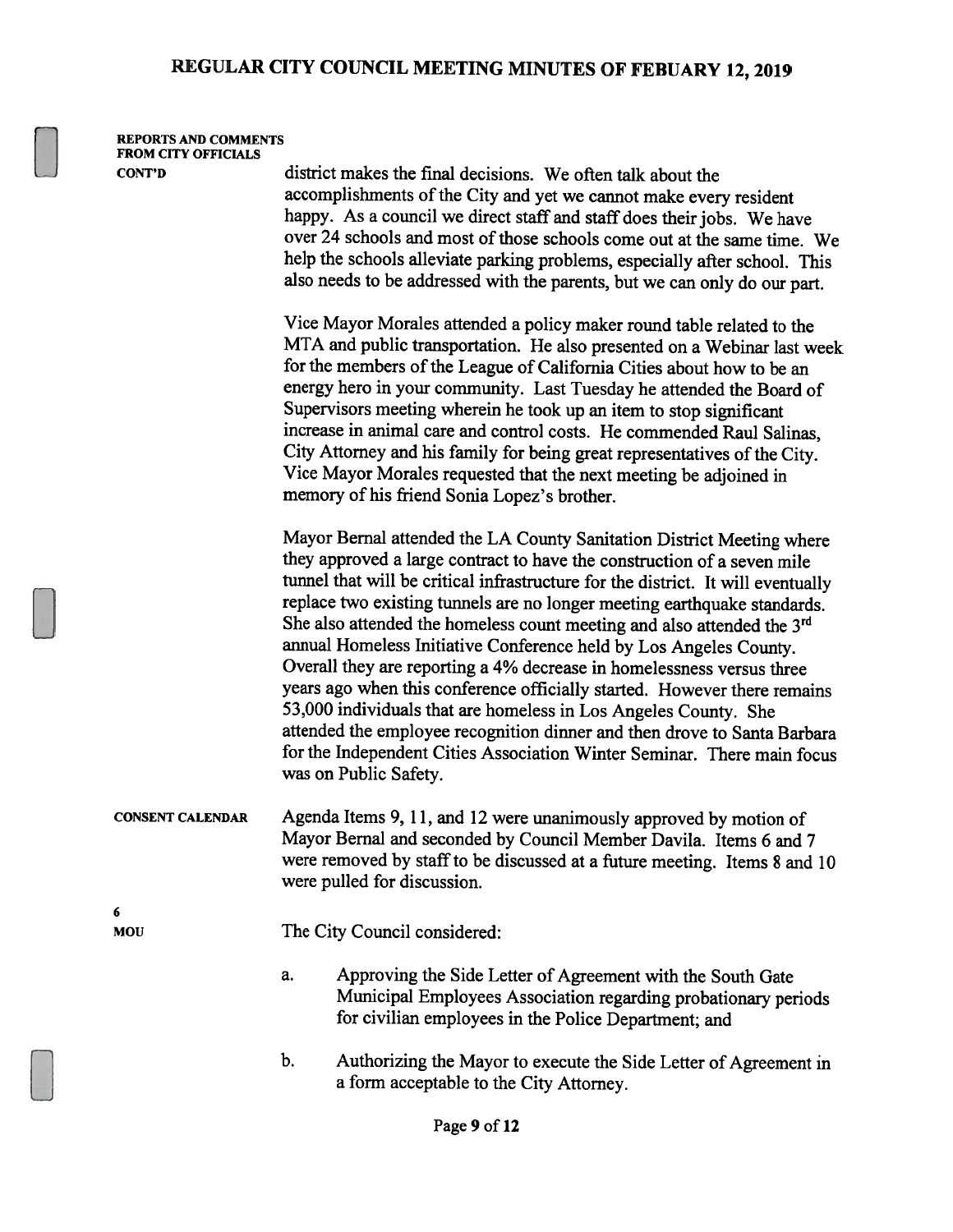| 6<br><b>MOU CONT'D</b>      | This item was removed from the agenda to be discussed at a future City<br>Council Meeting.                                                                                                    |                                                                                                                                                                                                                                                                         |  |  |
|-----------------------------|-----------------------------------------------------------------------------------------------------------------------------------------------------------------------------------------------|-------------------------------------------------------------------------------------------------------------------------------------------------------------------------------------------------------------------------------------------------------------------------|--|--|
| 7<br>MOU                    | The City Council considered:                                                                                                                                                                  |                                                                                                                                                                                                                                                                         |  |  |
|                             | a.                                                                                                                                                                                            | Approving the Side Letter of Agreement with the South Gate<br>Professional and Mid-Management Association regarding<br>probationary periods for civilian employees in the Police<br>Department; and                                                                     |  |  |
|                             | b.                                                                                                                                                                                            | Authorizing the Mayor to execute the Side Letter of Agreement in<br>a form acceptable to the City Attorney.                                                                                                                                                             |  |  |
|                             |                                                                                                                                                                                               | This item was removed from the agenda to be discussed at a future City<br>Council Meeting.                                                                                                                                                                              |  |  |
| 8<br><b>PARKS FACILITES</b> | The City Council considered:                                                                                                                                                                  |                                                                                                                                                                                                                                                                         |  |  |
|                             | a.                                                                                                                                                                                            | Approving Amendment No. 2 to Contract No. 2701 with Harbor<br>Area Farmers Markets to operate the Farmers Market at South<br>Gate Park for an additional five year term;                                                                                                |  |  |
|                             | b.                                                                                                                                                                                            | Authorizing the Mayor to execute Amendment No. 2 in a form<br>acceptable to the City Attorney; and                                                                                                                                                                      |  |  |
|                             | c.                                                                                                                                                                                            | Authorizing the Director of Parks & Recreation to execute any<br>additional documents as may be required to properly implement<br>and manage the Farmers Market.                                                                                                        |  |  |
|                             | This item was unanimously continued to a future City Council meeting to<br>consider different options for dates and times by motion of Mayor Bernal<br>and seconded by Council Member Davila. |                                                                                                                                                                                                                                                                         |  |  |
| 9<br><b>TRANSPORTATION</b>  | calendar.                                                                                                                                                                                     | The City Council unanimously approved Items A and B during consent                                                                                                                                                                                                      |  |  |
|                             | a.                                                                                                                                                                                            | Approved the Subrecipient Agreement with the Gateway Cities<br>Council of Governments for reimbursement from the Los Angeles<br>County Metropolitan Transportation Authority of up to \$28,000 for<br>the City's expenses incurred from participating in the West Santa |  |  |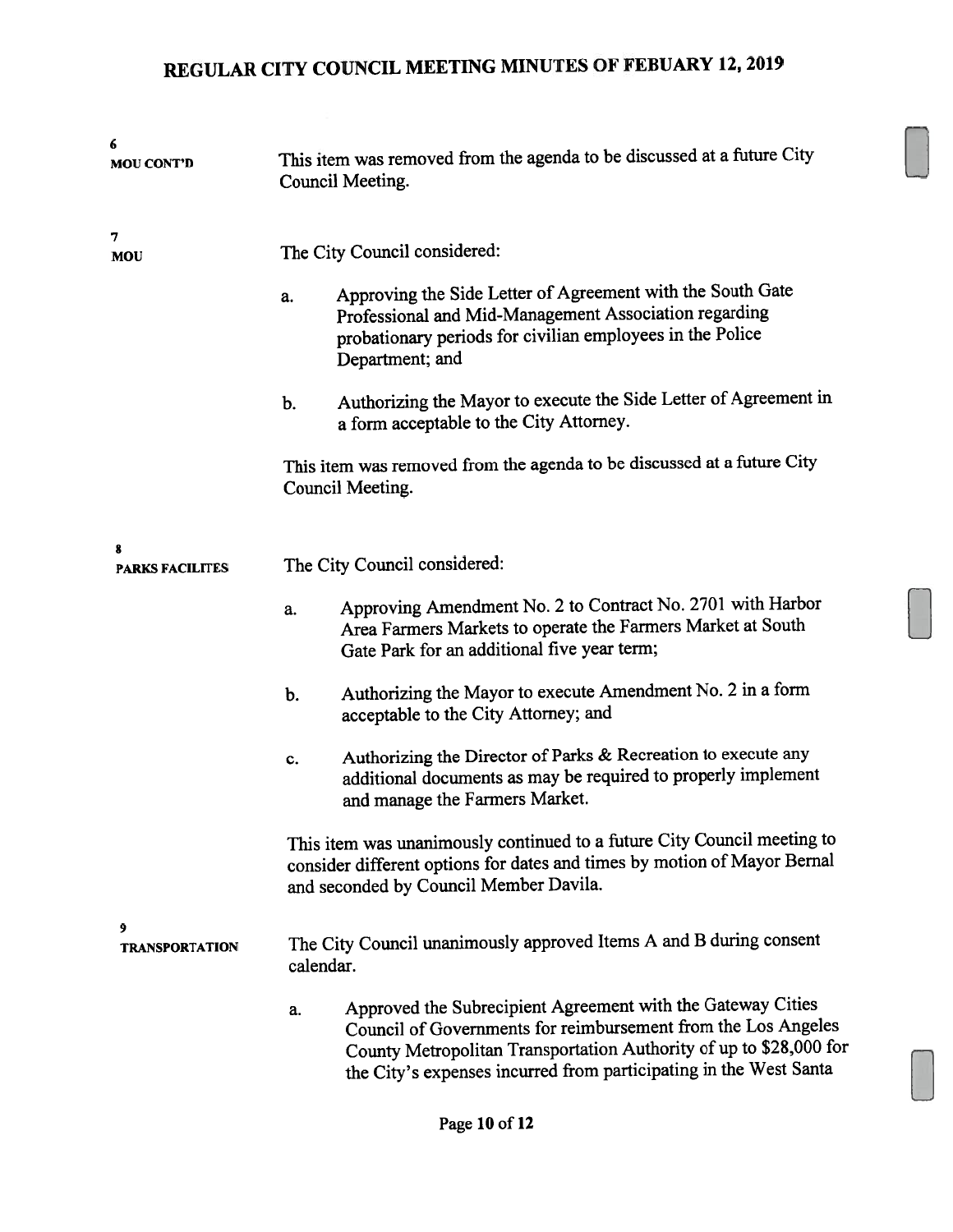| 9                                      |                                                                                                                                                                                                 | Ana Branch Transit Corridor Environmental Clearance Process;<br>and                                                                                                                                                                                                                                                                            |  |
|----------------------------------------|-------------------------------------------------------------------------------------------------------------------------------------------------------------------------------------------------|------------------------------------------------------------------------------------------------------------------------------------------------------------------------------------------------------------------------------------------------------------------------------------------------------------------------------------------------|--|
| <b>TRANSPORTATION</b><br><b>CONT'D</b> | b.                                                                                                                                                                                              | Authorized the Mayor to execute the Subrecipient Agreement in a<br>form acceptable to the City Attorney.                                                                                                                                                                                                                                       |  |
| 10<br><b>QUARTERLY REPORT</b>          | The City Council unanimously received and filed the Quarterly<br>Investment Report for the quarter ended September 30, 2018 by motion of<br>Mayor Bernal and seconded by Council Member Davila. |                                                                                                                                                                                                                                                                                                                                                |  |
| 11<br><b>QUARTERLY REPORT</b>          | The City Council unanimously received and filed the Quarterly<br>Investment Report for the quarter ended December 31, 2018 during<br>consent calendar.                                          |                                                                                                                                                                                                                                                                                                                                                |  |
| 12<br><b>MINUTES</b>                   | The City Council unanimously approved the Regular Meeting minutes and<br>Special Meeting minutes of January 22, 2019 during consent calendar.                                                   |                                                                                                                                                                                                                                                                                                                                                |  |
| 13<br><b>SKY LIGHT</b><br>REPLACEMENT  |                                                                                                                                                                                                 | The City Council unanimously approved A, B and C by motion of Mayor<br>Bernal and seconded by Council Member Rios.                                                                                                                                                                                                                             |  |
|                                        | a.                                                                                                                                                                                              | Amended the Capital Improvement Program (CIP) to add the<br>South Gate Sports Center Skylights Replacement Project (Project);                                                                                                                                                                                                                  |  |
|                                        | b.                                                                                                                                                                                              | Authorized the Director of Administrative Services to transfer<br>\$450,000 in General Funds savings from the South Gate Sports<br>Center Roof Replacement, City Project No. 498-ARC, Account<br>No. 311-790-61-9459, to the South Gate Sports Center Sky Light<br>Replacement, City Project No. 586-ARC, Account No. 311-790-<br>61-9460; and |  |
|                                        | c.                                                                                                                                                                                              | Authorized the Director of Administrative Services to transfer the<br>remaining balance of \$443,395 in General Fund savings from the<br>South Gate Sports Center Roof Replacement Project, City Project<br>No. 498-ARC, Account No. 311-790-61-9459 to the unallocated<br>General Fund balance.                                               |  |